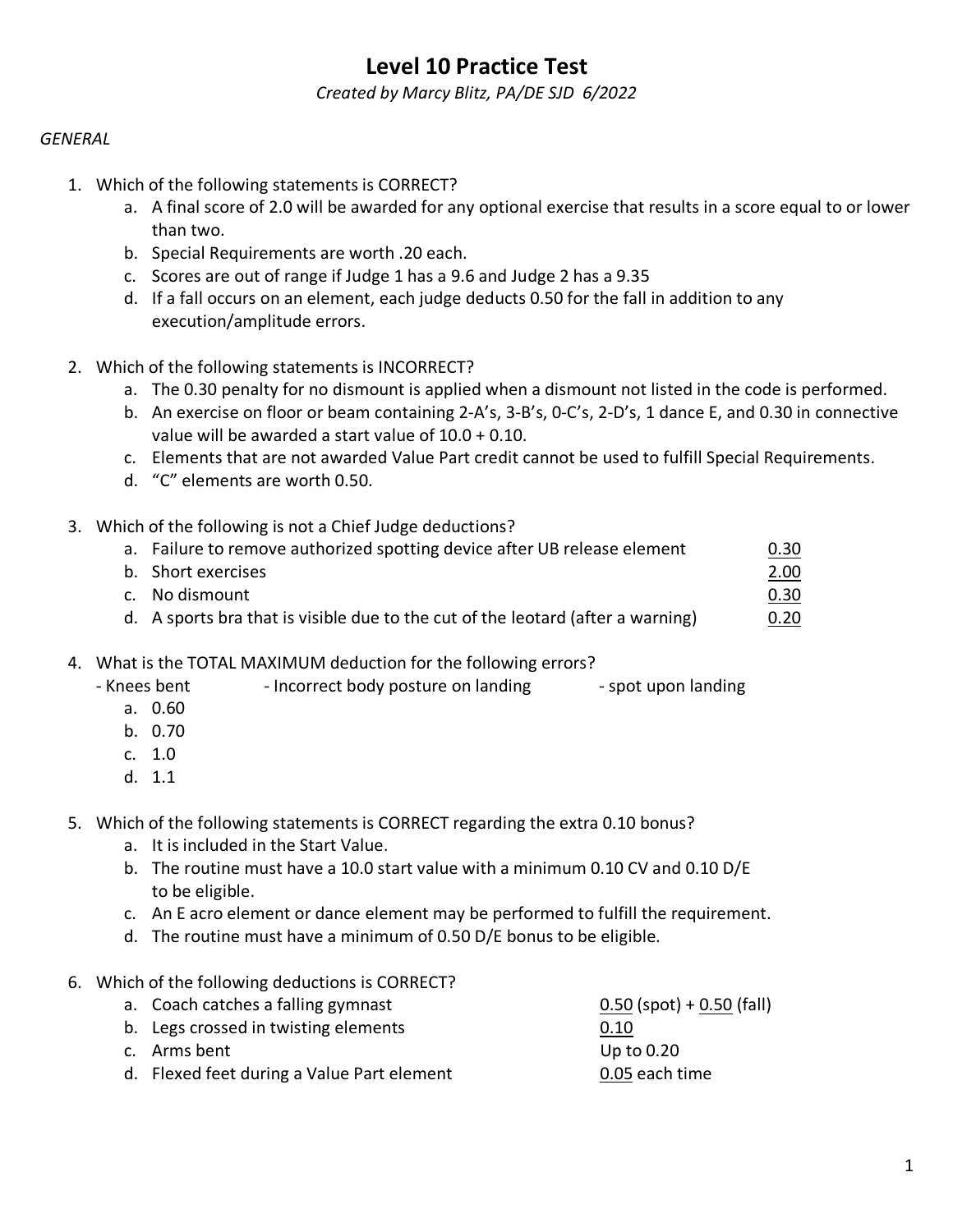- 7. Which of the following statements is CORRECT?
	- a. A 1  $\frac{1}{2}$  turn on beam/floor that is 80° short of the required 540° will receive a maximum deduction of 0.30.
	- b. UB, BB, FX each has 4 special requirements.
	- c. The same D element performed two times within an exercise in different connections is credited a maximum of 0.20 for Difficulty Value.
	- d. The same exact connection may be awarded Connection Value bonus two times within an exercise.

# **VAULT**

8. Which of the following deductions is INCORRECT?

| a. Insufficient/late extension of the tuck/pike position | up to 0.25   |
|----------------------------------------------------------|--------------|
| b. Hop with both hands simultaneously                    | 0.30         |
| c. Under rotation of salto vaults                        | 0.10         |
| d. Hip angle on first flight phase                       | Up to $0.20$ |

- 9. Which of the following statements is CORRECT?
	- a. All Tsukahara entry vaults must be performed with a  $\frac{1}{2}$  (180 degree) turn onto the horse.
	- b. A slight arm bend of the lead arm is allowed for all Group 3 (Tsukahara) vaults.
	- c. Too long in support and angle of repulsion deductions are applied to all non-salto vaults.
	- d. Both B and C are correct.
- 10. Which of the following statements is CORRECT?
	- a. Failure to land on the feet first is a void vault (0).
	- b. The gymnast is allowed to use the hand placement mat on group 1 vaults without penalty.
	- c. Failure to use the safety collar for round-off entry vaults results in a deduction of 0.30.
	- d. The deduction for prescribed LA turn begun too late in the second flight phase is up to 0.50.
- 11. Which of the following incurs the LARGEST deduction?
	- a. Prescribed turn begun too early in the support/repulsion phase
	- b. Insufficient exactness of LA turn in 2<sup>nd</sup> Flight
	- c. Large step or jump on landing
	- d. Late completion of the twist in the 2nd flight phase for non-salto vaults
- 12. What is the maximum deduction taken on a Yurchenko tucked full with the following errors?
	- Early tuck of knees in repulsion phase
	- Open tuck position during the salto
	- Lands with feet further than hip width apart
	- a. 0.35
	- b. 0.40
	- c. 0.65
	- d. 0.70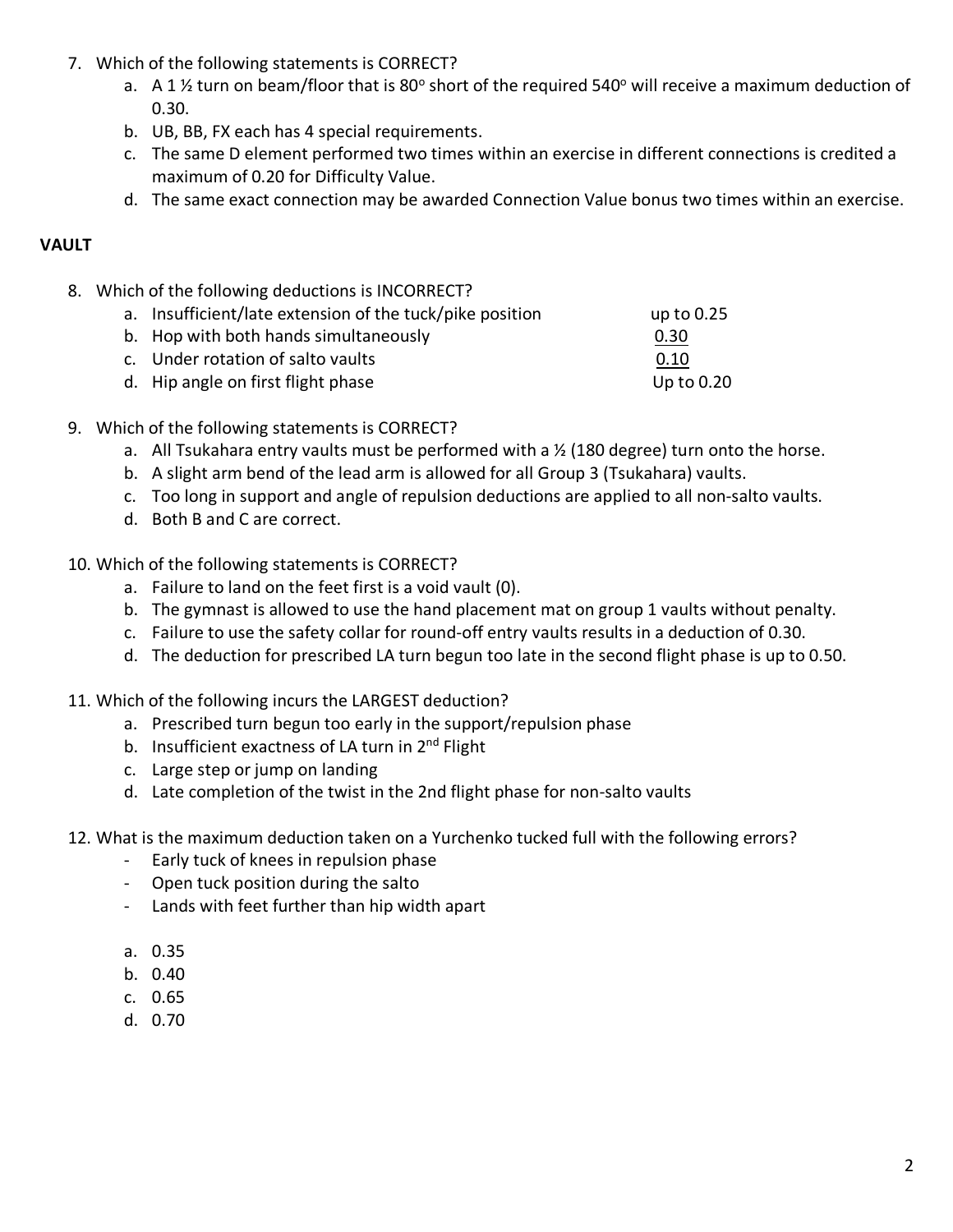- 13. Which of the following will result in a void vault?
	- a. Touching the horse with only one hand
	- b. Gymnast runs onto board and comes to rest on top of the table
	- c. Gymnast vaults without signal from chief judge
	- d. Head contacting the table during the support phase
- 14. Which vault is eligible for a +.1 bonus
	- a. Handspring Front tuck ½
	- b. FHS onto board, Handspring on Front pike
	- c. Handspring  $\frac{1}{2}$  turn off back pike
	- d. RO, FF on  $-$  1/2 off, Front tuck  $1/2$

# **UNEVEN BARS**

15. Which of the following is a "D" Value Part?

- a. Backward giant circle with ½ turn
- b. Clear hip circle through HS, count straddle to hang on HB (Hindorff)
- ี′า≋″ c. Toe on salto forward piked with ½ turn
- d. Backward stalder through handstand with ½ turn to reverse grip
- 16. Which of the following compositional deductions is CORRECT?
	- a. Lack of two bar changes **.20**
	- b. Facing same direction throughout exercise .20
	- c. Choice of dismount not up to the competitive level Up to .20
	- d. Failure to perform a forward element (circle or release), a pirouette element (minimum 180°), and an element from groups 3,6 or 7  $\sim$  .30
- 17. How many Special Requirements are fulfilled by the following directly connected elements? Backward giant circle with hop 1/1 turn + double back tuck

1 R D

- a. 0
- b. 1
- c. 2
- d. 3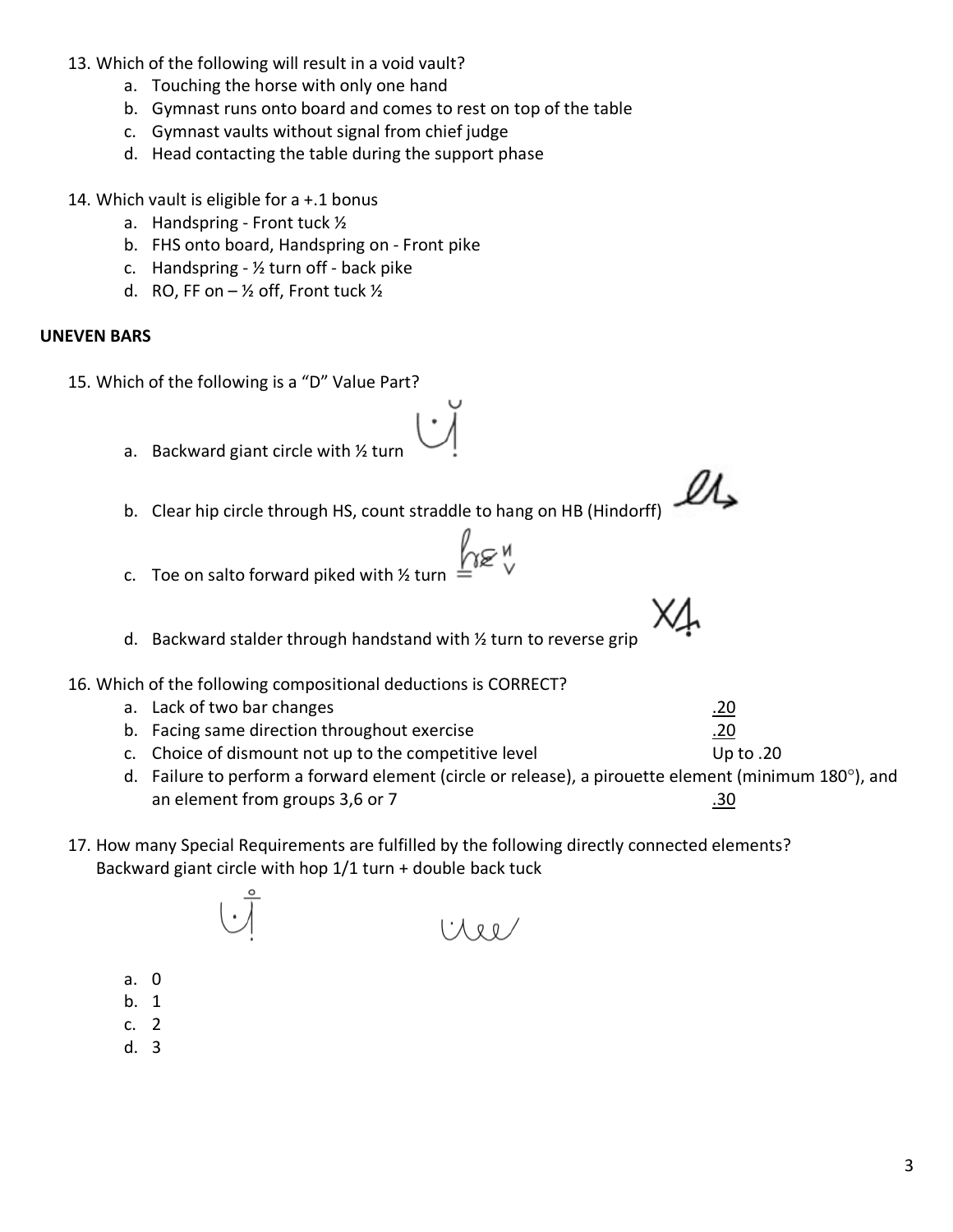- 18. Which of the following statements is INCORRECT?
	- a. The SR of an element with LA turn, minimum of "C", must be a pirouette on the hands.
	- b. A clear hip circle finishing between 21° to 45° from vertical receives "B" Value Part credit and no amplitude deduction.
	- c. A cast to handstand to clear hip handstand that follows a cast to  $45^{\circ}$  to clear hip handstand will receive B + C value part credit.
	- d. To receive Value Part credit as listed, an element performed with a hop-grip change must initiate the hop-grip change on the ascending phase and finish within  $20^{\circ}$  of vertical.
- 19. What is the correct Value Part and Connection Value awarded to the following elements? Backward sole circle to handstand with 1/1 turn + Piked sole circle backward through handstand with flight to hang on HB (Maloney) + Long swing forward with ½ turn and flight over LB to hang on LB

 $180^\circ$ + + a.  $D + D + B$  +.20 CV b.  $E + D + B$  +.30 CV c.  $D + D + C$  +.30 CV

- d.  $E + D + C$  +.30 CV
- 20. Which of the following statements is CORRECT?
	- a. There are only 2 acceptable techniques for the entrance into sole circle elements.
	- b. Amplitude of cast deductions are applied to casts prior to a squat, stoop, or straddle onto the LB
	- c. The expected amplitude for a Pak salto will have the hips at high bar level and finish in a clear front support position.
	- d. An extra swing between two elements will NOT break the connection
- 21. Which of the following will incur the SMALLEST deduction?
	- a. Facing same direction throughout the entire exercise
	- b. Arriving on bar 15° from vertical during a flight move to handstand on LB
	- c. Insufficient extension of glides
	- d. Landing too close to the bar on dismount
- 22. How many of the following elements are awarded "D" Value Part credit?

1. Back giant circle with 360° turn 1. Back giant circle with 360° turn 2. Clear hip to HS % to mixed L grip

3. Weiler Kip  $\mathcal{W}^!$  4. Uprise to handstand with  $\frac{1}{2}$  turn

- a. 1
- b. 2
- c. 3
- d. 4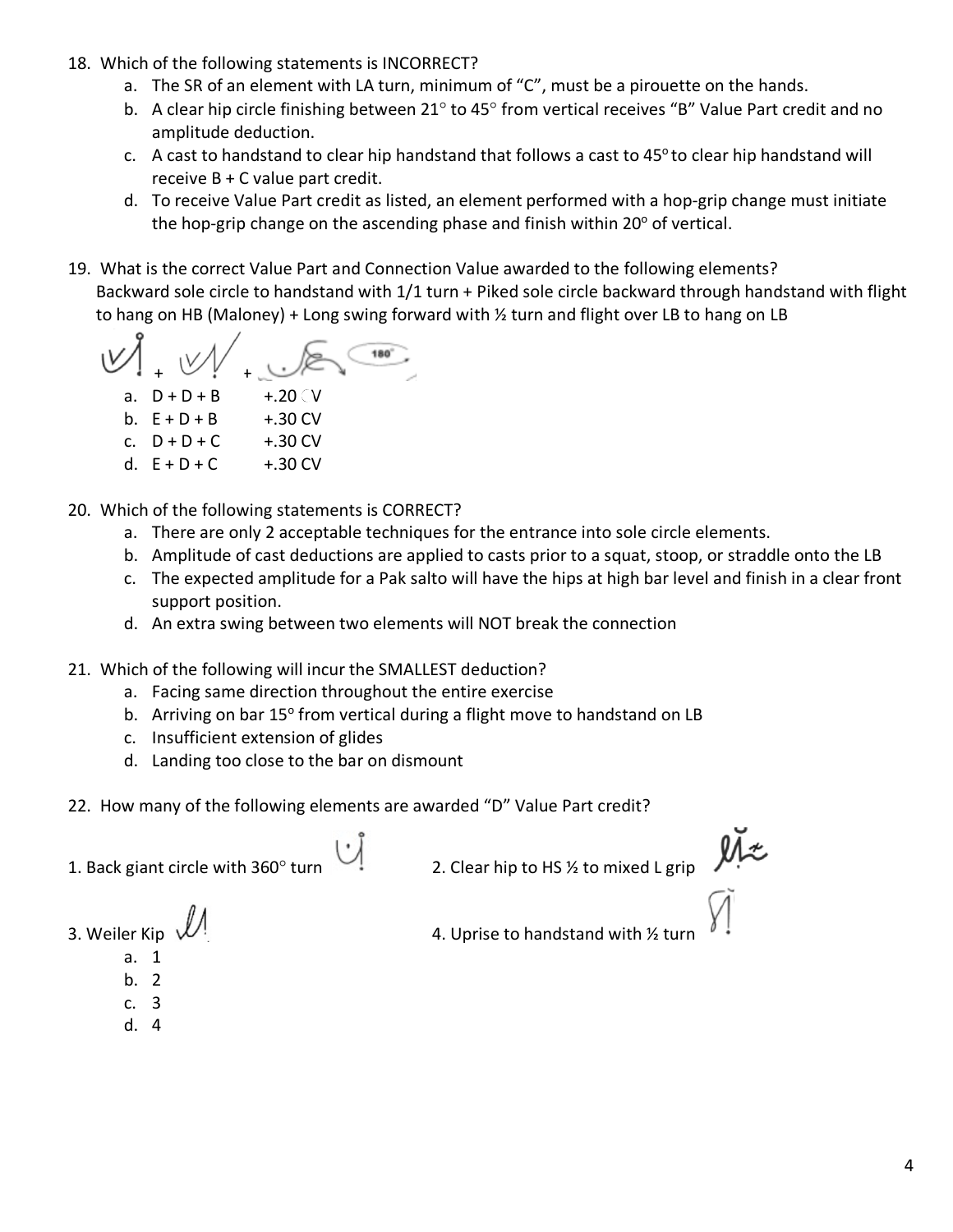23. What is the CORRECT composition deduction for the following release elements? Cast handstand with hop to reverse grip directly connected to Jaeger salto

+

- a. 0
- b. .05
- c. .10
- d. .15
- 24. How many of the following examples receive 0.20 in Connection Value?
- Thatchev  $\bigcup_{+}$  Long swing with ½ turn over LB to hang on LB - Back sole circle to HS 1/2 pirouette to L-grip  $\bigvee$  + Front giant (L-grip) Back giant ½ turn  $\bigcup_{n=1}^{\infty}$  + Jaeger salto piked XĻ - Back stalder to HS  $\frac{1}{2}$  to reverse grip  $\mathcal{H}_{\text{+}}$  + Double salto forward tucked a. 1 b. 2 c. 3 d. 4 25. Which of the following deductions is INCORRECT? a. 2 consecutive extra swings **and the set of the set of the set of the set of the set of the set of the set of the set of the set of the set of the set of the set of the set of the set of the set of the set of the set of** b. Cast to  $29^{\circ}$  from vertical No VP + .10
	- c. Backward giant  $1/1$  finishing  $35^{\circ}$  from vertical 0.25 0.30
	- d. Landing too close to bar on dismount ... 10
- 26. What is the CORRECT composition deduction for the following dismount connection? Backward giant with ½ turn + Front giant with ½ turn + Flyaway double salto tucked dismount

 $\dot{U}$ 

- a. 0
- b. .05
- c. .10
- d. .20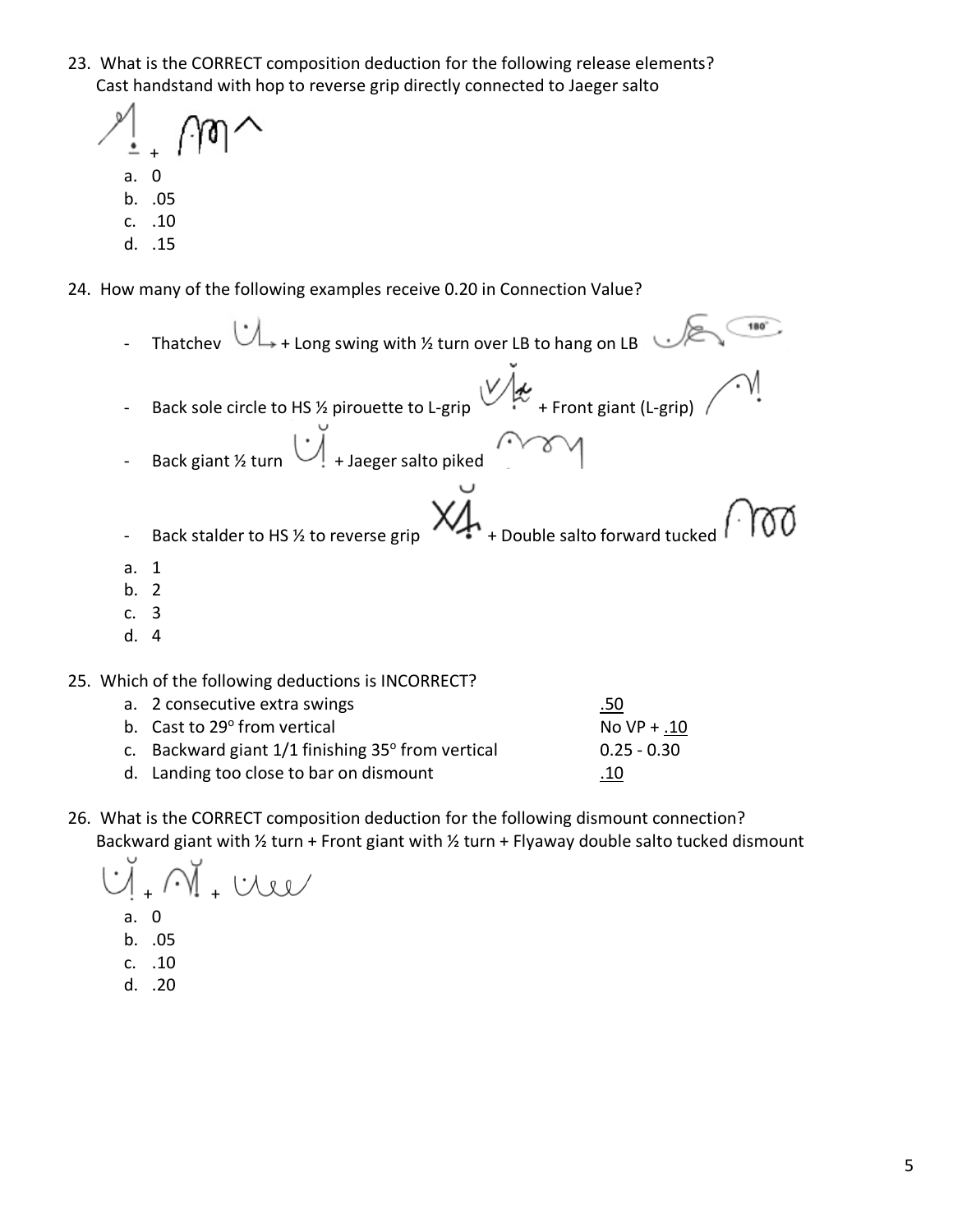#### **BALANCE BEAM**

- 27. Which of the following statements is INCORRECT?
	- a. For turns in a tuck stand, if the free foot lands on the beam prior to the full rotation of the support foot and hips, the turn is considered to be complete and no deduction for incomplete turn would be applied.
	- b. A tic toc can be considered as a forward or backward element (advantage to the gymnast).
	- c. A split leap performed with 120° split will receive A Value part credit and an up to 0.20 deduction for insufficient split.
	- d. If a series of two Front Aerials is considered broken due to repositioning of the foot on the first element, give Value part credit to the first Front Aerial only.
- 28. Which of the following statements is CORRECT?
	- a. An Arabian walkover or Arabian salto is considered a forward element.
	- b. Dance elements listed under the same number in the JO Code of Points are considered different if an additional ¼ turn is performed (split jump and split jump ¼).
	- c. A deduction of 0.2 would be applied if a gymnast performed three straight leg pivot turns in her routine.
	- d. A press handstand performed as the mount or within the exercise is required to be held for 2 seconds to receive a Value part credit.
- 29. Which would incur the largest COMPOSITIONAL deduction?
	- a. Performing a Cartwheel + Gainer Layout 1/1 dismount off the side
	- b. Performing a Switch leap + Aerial walkover forward with 1 ½ twist dismount
	- c. Performing only the following dance elements: Split jump 1/1 and Split jump
	- d. Performing only the following acro elements: Front aerial, Back handspring stepout + Side aerial
- 30. How many Special Requirements are fulfilled by the following 2 series?

Switch leap + Gainer back handspring + Back layout to two feet

Full turn with free leg above horizontal + Gainer back salto piked off end of beam dismount

+ +

+

- a. 1
- b. 2
- c. 3
- d. 4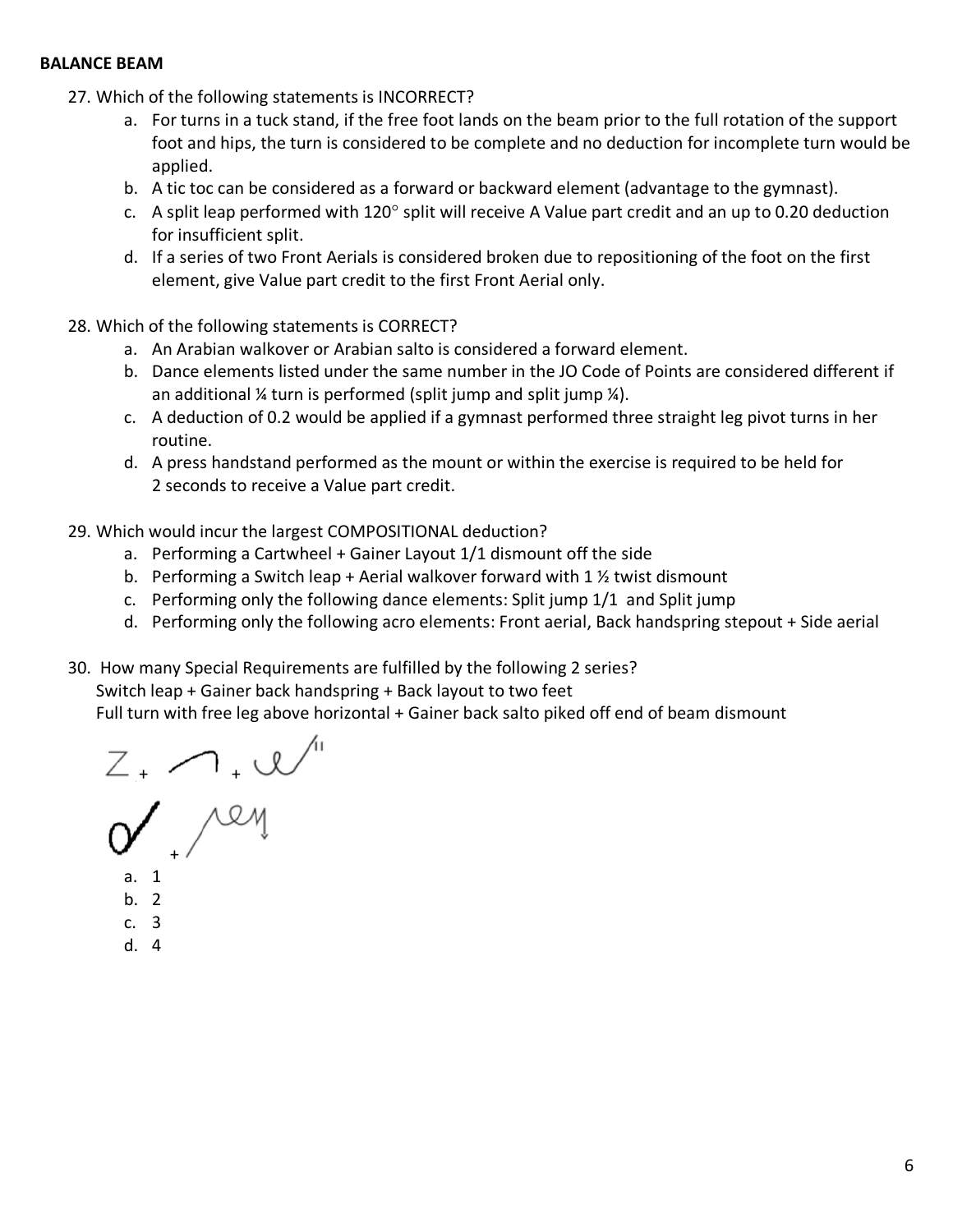- 31. What is the CORRECT composition deduction for the following acro elements?
	- Front tuck (two foot take off) directly connected to a Flic-flac with 3/4 twist to side HS
	- Back Pike



- a. 0
- b. .05
- c. .10
- d. .15
- 32. Which of the following deductions is CORRECT?
	- a. Incorrect body alignment, position or posture in non-Value Parts throughout exercise Up to 0.20
	- b. Lack of dance series with two or more dance elements 0.50
	- c. Failure to show movements/non-VPs/choreography in two of the three directions (Forward/ backward/sideward) - 0.05 each
	- d. More than two wolf or tuck elements with or without turn .20 each
- 33. What is the CORRECT composition deduction for the following dance elements? Split leap with leg change at end of beam mount + Switch leap with leg change and ¼ turn to side split

 $\frac{1}{180}$   $\frac{1}{4}$ a. 0

- b. .05
- c. .10
- d. .15
- 34. What is the CORRECT Value part and Connection Value award to the following elements? Roundoff, back handspring mount, Back salto stretched step-out

| $N \cdot \omega$ |                       |
|------------------|-----------------------|
| a. $B+C$         | 0.10 Connection Value |
| b. $C + C$       | 0.20 Connection Value |
| c. $D + C$       | 0.20 Connection Value |
| $d.$ D + D       | 0.20 Connection Value |
|                  |                       |

- 35. Which of the following Specific Execution deductions incurs an up to 0.20 deduction?
	- a. Insufficient exactness of tuck/pike position in VP elements
	- b. Directional error on a gainer salto off the end of the beam
	- c. Two second concentration pause prior to an acro flight series
	- d. Brush/touch landing surface with one hand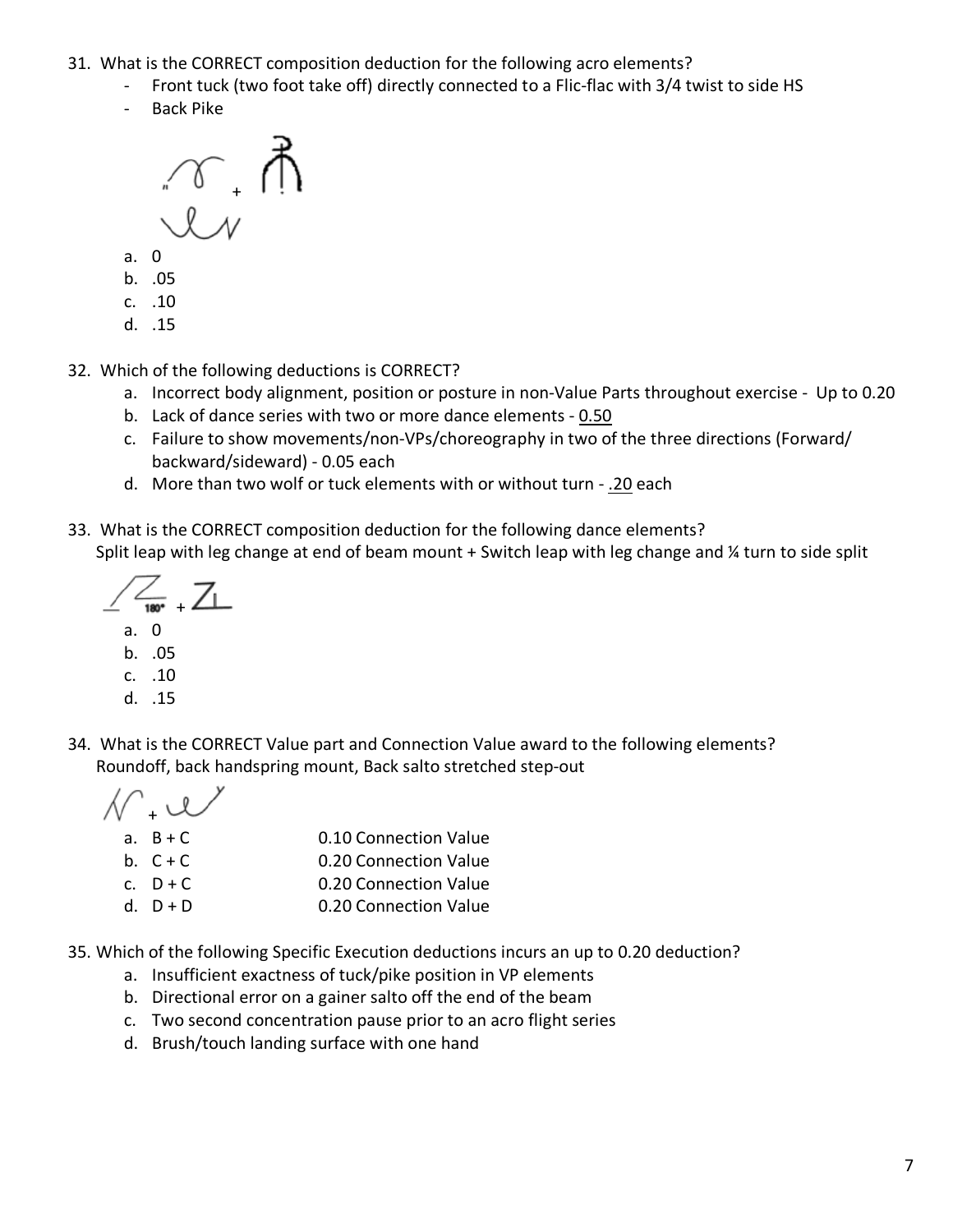- 36. What is the LARGEST deduction?
	- a. Landing a front salto tucked in a squat position with buttocks close to the heels
	- b. Landing a dismount too close to the beam
	- c. Lack of tempo between elements
	- d. Landing a straddle jump ¼ turn with feet apart
- 37. What is the CORRECT compositional deduction for the following dismount? Back handspring, layout step-out, layout full dismount

 $\ell$   $\sqrt{2}$ a. 0 b. .05 c. .10 d. .15

- 38. Which of the following is not an E skill?
	- a. Mount: Round-off at end of beam-Salto backward tucked/piked
	- b. 1½ (540°) Turn with hand(s) holding leg upward in 180° split position throughout turn
	- c. From 2-foot take-off, Salto forward tucked to cross or side stand
	- d. Flic-flac 1/1 twist swing down to cross straddle sit

# **FLOOR EXERCISE**

39. How many of the following would receive D Value Part credit?



Tour Jeté with  $1/1$  (360°) turn  $\overline{X}$  **i** Switch side leap with ½ turn  $\overline{Z}$ 

Jre

 $3/1$  turn in tuckstand on one leg  $\frac{2\pi}{3}$  Tour Jeté ring with  $\frac{1}{2}$  turn

- a. 1
- b. 2 c. 3
- 
- d. 4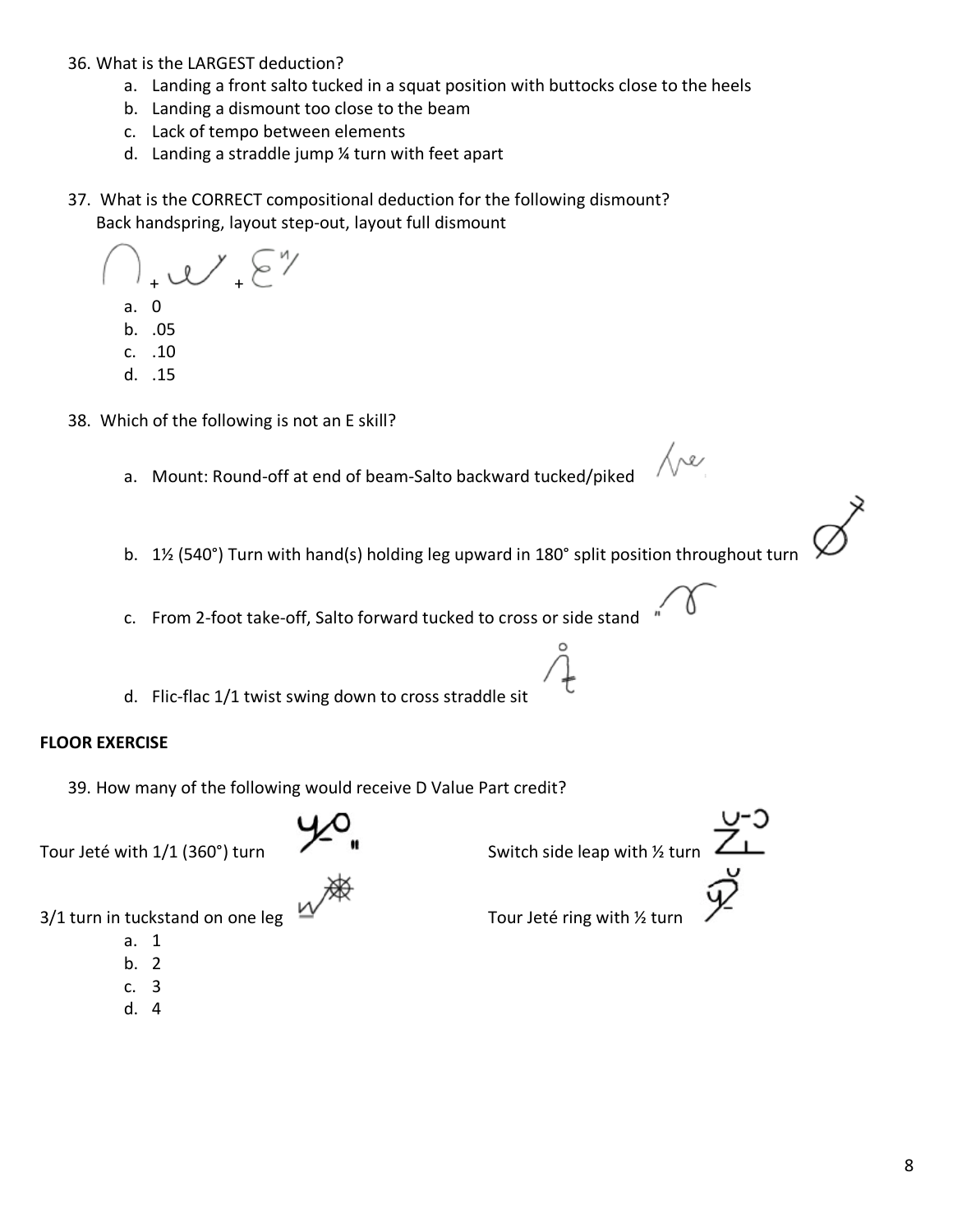40. Which of the following statements is CORRECT?

- a. A maximum of three skill cushions may be placed on the floor exercise area at the same time.
- b. Aerials and saltos may be used to fulfill Acro compositional requirement of salto/aerial in two directions (backward & forward/sideward)
- c. In the event of music failure, the gymnast may stop immediately, request permission from the CJ to repeat the routine, and if permission is granted, complete the routine from the point of interruption.
- d. The deduction for a coach being on the floor area to remove a mat is  $0.50$  (taken by the CJ).
- 41. What is the CORRECT connective value for the following acro skills? 1<sup>st</sup> pass: Front salto tucked, Round-off, back handspring, Double salto backward tucked



 $2<sup>nd</sup>$  pass: Round-off, back handspring, back salto stretched with 2  $\frac{1}{2}$  twist



3<sup>rd</sup> pass: Round-off, whip salto with 1/2 twist, flyspring forward, salto forward tucked with full twist, front salto piked

 $\mathcal{M}$  (  $j$  ) see 3n

- a. 0.10
- b. 0.20
- c. 0.30
- d. 0.40

# 42. Which statement is CORRECT?

- a. Value Part credit is awarded if the take-off for any element is initiated outside of the boundary line.
- b. The deduction for relaxed/incorrect footwork on non-VP throughout exercise is up to 0.20.
- c. A line violation is taken if the gymnast steps on or over the boundary line.
- d. The deduction for incorrect body alignment, position or posture on non-VPs throughout exercise is up to 0.30.
- 43. Which of the following execution/amplitude deductions is CORRECT?

| a. Insufficient height of a front aerial                                 | Up to $0.20$  |
|--------------------------------------------------------------------------|---------------|
| b. Legs not parallel to floor in a switch leap                           | Up to $0.10$  |
| c. 40 degrees missing on a triple turn on one foot                       | $0.15 - 0.20$ |
| d. Double back salto tucked with insufficient extension prior to landing | Up to $0.20$  |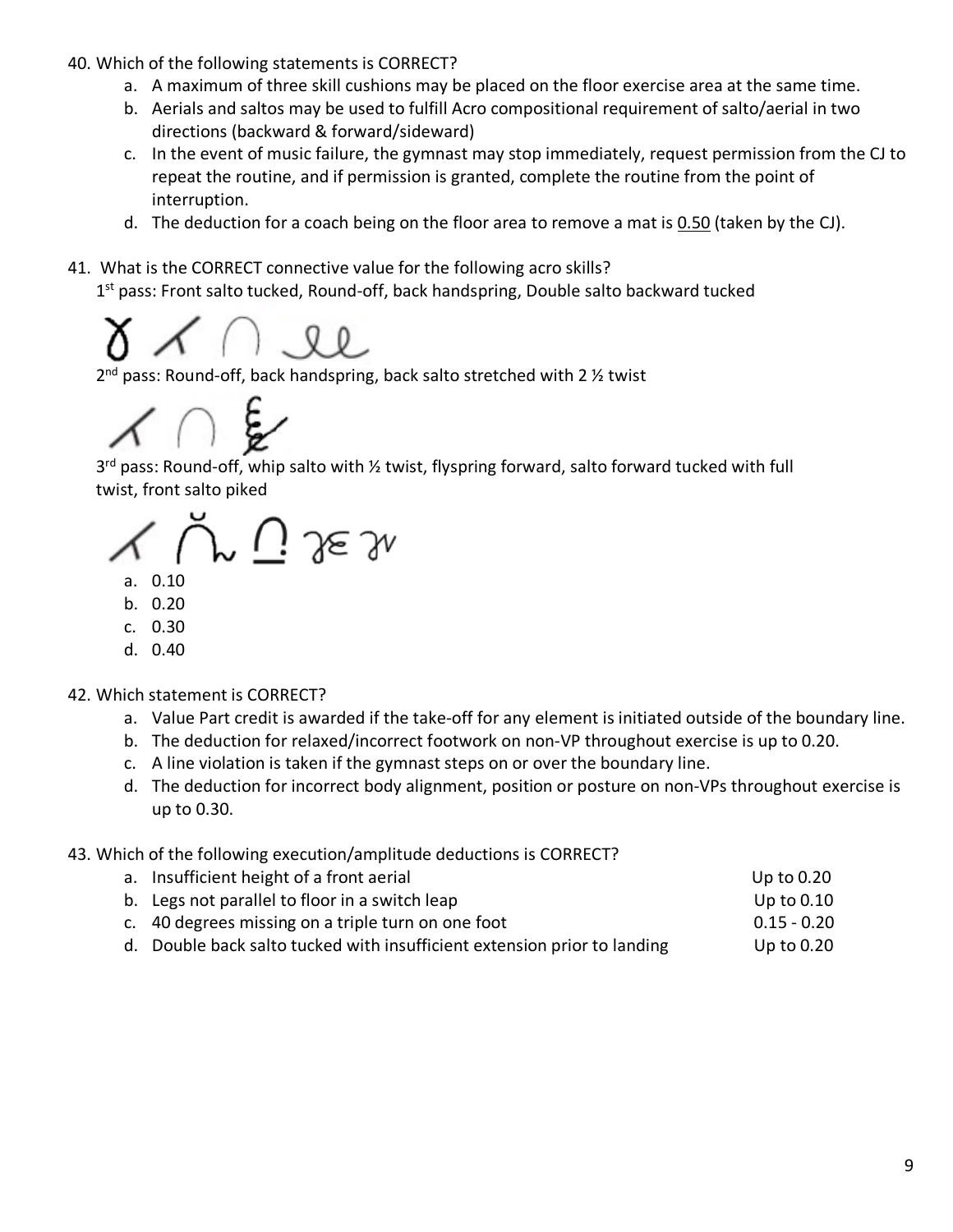44. What is the CORRECT compositional deduction for the following last acro connection? Roundoff, Flic-flac, Back salto stretched with 2/1 twist, front salto tucked



- b. 0.05
- c. 0.10
- d. 0.15
- 45. What is the Start Value for an exercise that meets all Difficulty and Special Requirements and has the following bonus possibilities?
	- Round-off, back handspring, double back salto stretched

- Round-off, whip salto backward, double back salto tucked
- Front salto piked step-out, round-off, back handspring, back salto stretched with 2/1 twist

- a. 9.8
- b. 9.9
- c. 10.0
- d.  $10.0 + 0.10$
- 46. What is the CORRECT compositional deduction for the following dance elements? Tour jete + 2/1 (720°) Turn with hand(s) holding leg upward in 180° split position throughout turn

+

- a. 0
- b. 0.05
- c. 0.10
- d. 0.15
- 47. Which of the following elements is awards "C" Value Part credit?
	- </del> 1. Switch-split leap  $\overline{Z}$  2. Double turn on one foot 3. Wolf jump  $1/1$  turn  $\mathbf{W}$  4. Switch-split leap  $1/1$  turn
	- a. 1 and 2
	- b. 2 and 3
	- c. 3 and 4
	- d. 1 and 3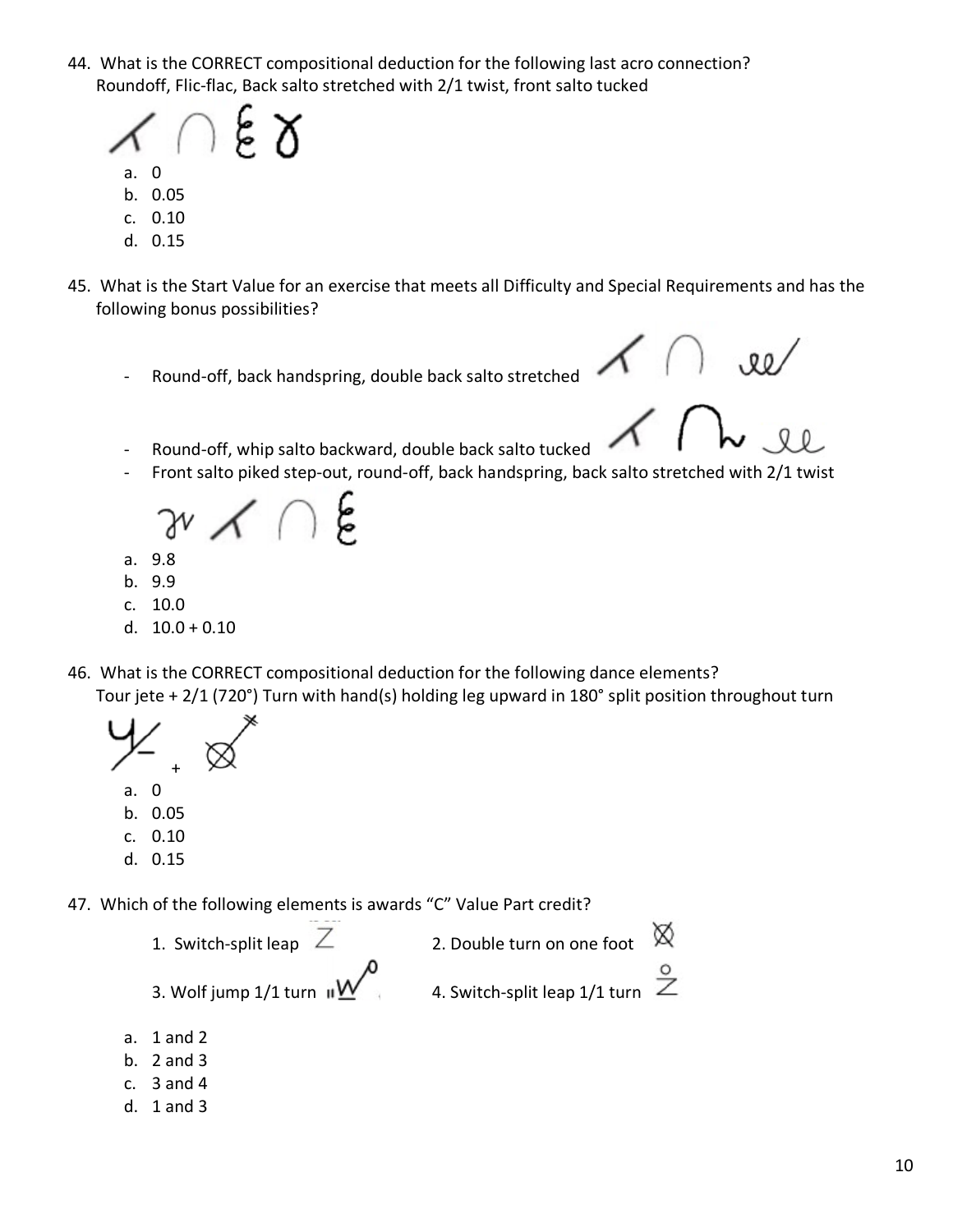48. How many Special Requirements are fulfilled by the following three series? 1<sup>st</sup> pass: Front aerial, Round-off, back handspring, Double salto backward tucked



2<sup>nd</sup> pass: Round-off, back handspring, back salto stretched with 3/1 twist

င်

Last pass: Front handspring, front salto stretched with 1/1 twist

- a. 0
- b. 1
- c. 2
- d. 3

49. What is the MAXIMUM Deduction for the following errors?

- Insufficient dynamics
- Relaxed/incorrect footwork on non-VP throughout exercise
- Failure to hold ending pose for one second
- Missing synchronization of movement with musical beat at the end of the exercise
- a. 0.55
- b. 0.60
- c. 0.65
- d. 0.70

50. Which of the following series receives 0.10 Connection Value bonus?

- a. Double turn + tuck jump  $1\frac{1}{2}$   $\overline{\otimes}$  + b. Whip salto + Double back salto tucked  $\wedge \mathsf{b}_+$  let c. Front salto stretchd with 1/1 twist + front salto stretched  $\gamma^{\epsilon}$  +  $\gamma^{\epsilon}$
- d. Round-off + back layout ½ + Round-off + back layout 1 ½  $\leftarrow$  +  $\leftarrow$  +  $\leftarrow$  +  $\leftarrow$